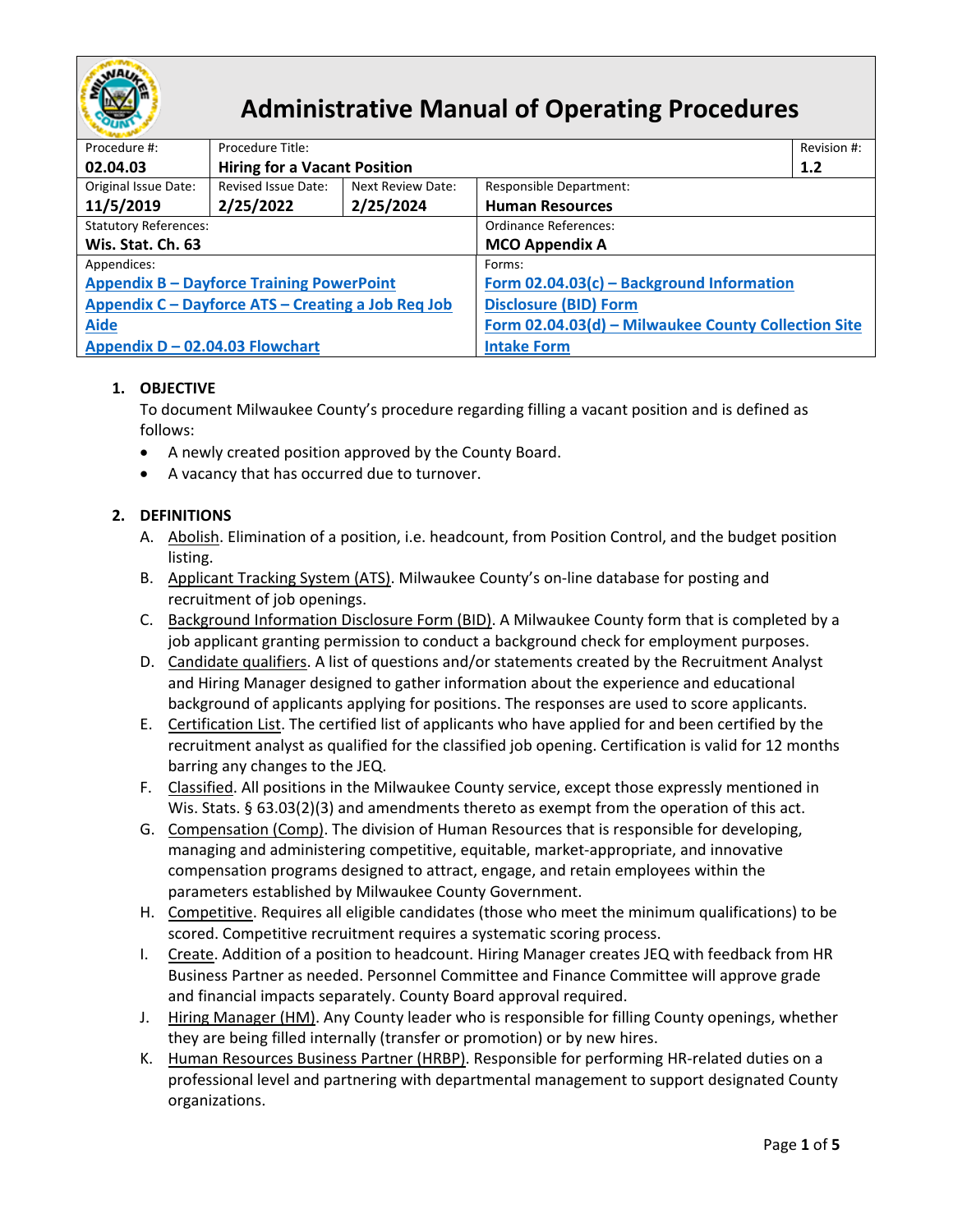- L. Human Resources Management Assistant (MA). The staff member who is paired with/works with the HR partner to provide a wide range of HR administrative services to the County's departments/divisions to which they are assigned.
- <span id="page-1-1"></span>M. Human Resources Operations (HRO). The group of HR employees responsible for all activities related to people who have accepted job offers at Milwaukee County. This includes preemployment testing, background screens, and new employee orientation.
- N. Job Evaluation Questionnaire (JEQ). A written statement developed by the department that is based on the findings of a job review that generally includes job title, duties, purpose, responsibilities, scope, and qualifications of a County job, and the name or designation of the person to whom the employee reports.
- <span id="page-1-3"></span>O. Job Requisition (Job Req). The request to fill an opening that the Hiring Manager submits in the County's ATS after the position has been approved and funded.
- <span id="page-1-5"></span>P. New Employee Orientation (NEO). A centralized, day-long briefing that all new employees (except those hired into seasonal positions) attend on their first day of work.
- <span id="page-1-4"></span>Q. Ratings. A numerical score assigned to each eligible candidate. This score is based on a candidate's responses to questions posed during the application process. Supportive data from the candidate's resume is also utilized in this process.
- R. Rating Form. A list of questions that are assigned a point value and is used to rate candidates.
- <span id="page-1-2"></span>S. Reallocation. A change in the pay range for a position due to a change in external market forces. It must be approved by the County Board.
- T. Reclassification. A change in pay range and/or title for a position due to a change in duties assigned to the position. It must be shared with the County Board for informational purposes only. It can be processed administratively.
- U. Recruitment Analyst (RA). A staff member in HR's Talent and Acquisition division who is responsible for working with Hiring Managers to advertise and fill job openings.
- <span id="page-1-0"></span>V. Unclassified. All positions in the Milwaukee County service expressly mentioned in Wis. Stat. § 63.03(2)(3) and amendments thereto as exempt from the operation of said act. Unclassified employees do not have the same statutory protections as classified employees.

#### **3. PROCEDURE**

- A. Recruitment Creation:
	- i. When the determination is made to fill a vacant position, the Hiring Manager contacts the HR Business Partner. The remainder of this procedure is mandatory for [classified](#page-0-0) positions. For [unclassified](#page-1-0) vacant positions, consult with your HR Business Partner for best practices.
	- ii. The HR Business Partner emails [Compensation](#page-0-1) requesting the [JEQ](#page-1-1) for recruitment purposes. If a current JEQ exists, Compensation sends a copy of the JEQ via email to the HR Business Partner. The HR Business Partner reviews the JEQ with the Hiring Manager. If there is not a current JEQ on record, Compensation will alert the HR Business Partner. The HR Business Partner will then inform the Hiring Manager. The Hiring Manager is responsible for creating the new JEQ with feedback from the HR Business Partner as needed.
	- iii. If there are no significant JEQ changes, Compensation will forward the JEQ via email to the Recruitment Analyst, copying the Hiring Manager and the HR Business Partner.
	- iv. The following are considered if there are changes to the JEQ: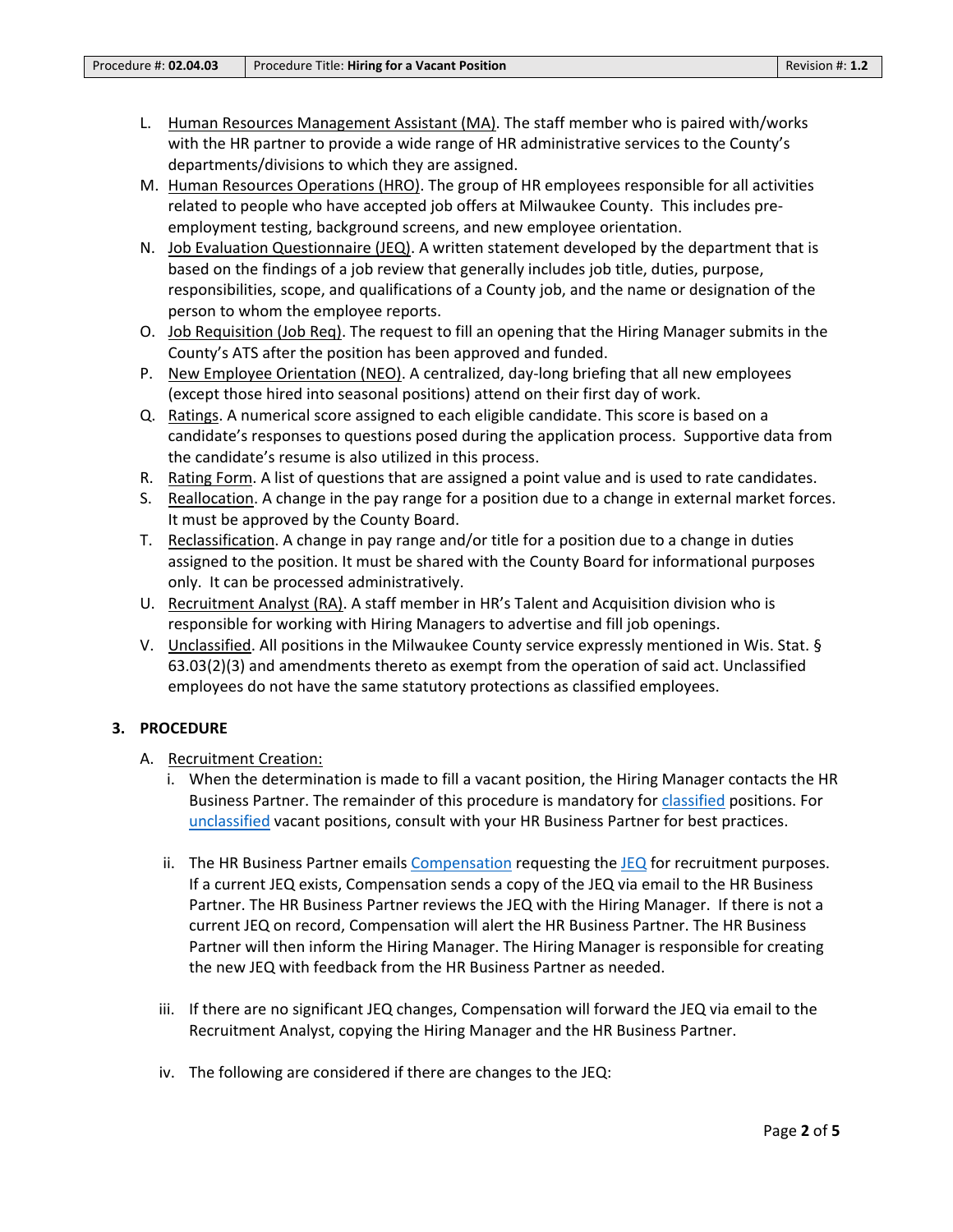- a. Significant JEQ Changes If significant changes are made, an updated JEQ is completed and forwarded to Compensation for review. Compensation will determine if compensation changes are needed based on a market analysis. Some position changes require County Board approval prior to recruitment [\(reallocation](#page-1-2) or [create\)](#page-0-2). After approval, Compensation will forward the JEQ to the HR Business Partner, Hiring Manager, and Recruitment Analyst for recruiting. Examples of significant changes are a change in minimum qualifications or change in job duties. Compensation can help with determining significant JEQ changes.
- b. Minor JEQ Changes The Hiring Manager works with the HR Business Partner to make minor changes to the JEQ and forwards finalized version to Compensation. Compensation reviews, approves, and forwards to the HR Business Partner, Hiring Manager, and Recruitment Analyst to proceed with recruiting. An example of a minor JEQ change is changing "and" to "or" in work experience. Compensation can help with determining significant JEQ changes.
- v. The HR Business Partner sends the Hiring Manager an email with information on how to submit a requisition request and general information about the posting process. This serves as the formal notification that the hiring process has started.
- vi. The Hiring Manager submits a [requisition](#page-1-3) request through the [ATS.](#page-0-3)
- B. Recruitment:
	- i. The assigned Recruitment Analyst confirms receipt of the requisition request and JEQ and sends an email to the HR Business Partner and Hiring Manager for acknowledgment.
	- ii. The Recruitment Analyst contacts the Hiring Manager to discuss the recruitment strategy, [candidate qualifiers,](#page-0-4) rating form, and announcement to ensure a qualified candidate pool. The Recruitment Analyst copies the HR Business Partner.
	- iii. The Recruitment Analyst sends the final version of the recruitment strategy, candidate qualifiers, rating form, and announcement to the Hiring Manager for approval via email, copying the HR Business Partner.
	- iv. The Hiring Manager emails approval of the final version of documents to the Recruitment Analyst for posting.
	- v. The Recruitment Analyst posts job per the recruitment plan and emails the Hiring Manager and HR Business Partner when the position is posted.
	- vi. After the job posting closes, the Recruitment Analyst emails the Hiring Manager and HR Business Partner to discuss the number of applicants and the anticipated timeline of delivery for the certification list.
- C. Selection:
	- i. The Recruitment Analyst screens candidate applications, schedules and administers any tests (if required), and develops a list of the eligible applicants. The Recruitment Analyst will identify all candidates whose responses rank within the top 10 scores.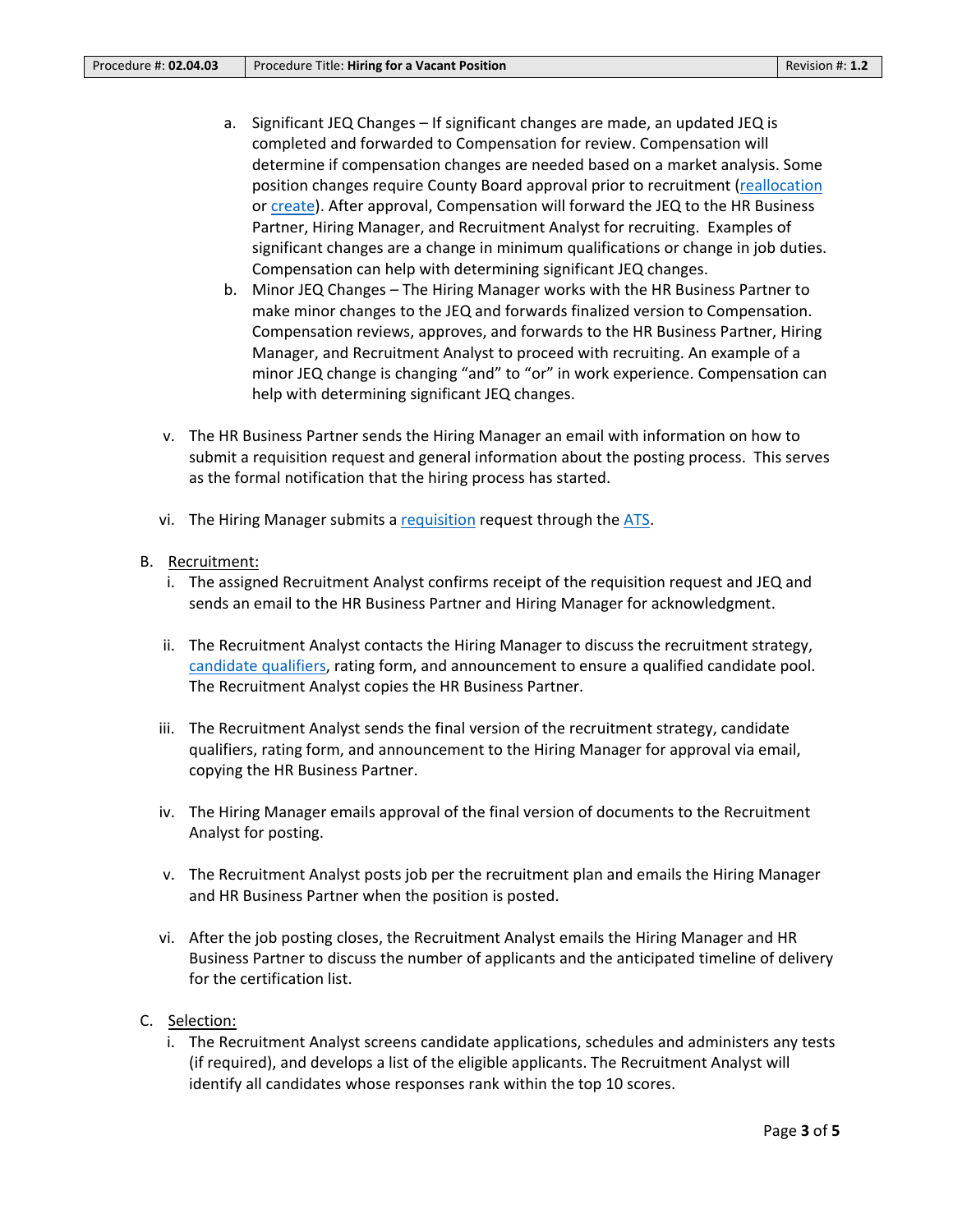- ii. The Recruitment Analyst emails the [certification list](#page-0-5) to the Hiring Manager, HR Business Partner, and HR Management Assistant. The Recruitment Analyst will follow-up with the Hiring Manager in 30-60-90-day intervals to check the status of the hiring process.
- iii. The HR Management Assistant reviews the certification list to identify any probationary, current or former County employees, provides additional information, if any, on those candidates, to the Hiring Manager and emails final list to the Hiring Manager with a copy to the HR Business Partner.
- iv. The Hiring Manager conducts phone screens with selected candidates to review work history and qualifications. If a suitable candidate is not found, the Hiring Manager consults with the Recruitment Analyst about re-posting the job.
- v. The Hiring Manager schedules the interview panel and candidates for interviews. The Hiring Manager works with their HR Business Partner to finalize interview questions and evaluation criteria. The Hiring Manager, along with selected staff who make up the panel, conducts interviews and selects a final candidate. If there are no suitable candidates, the Hiring Manager consults with their HR Business Partner and Recruitment Analyst about re-posting the job.
- vi. The Hiring Manager conducts reference checks, considering the following:
	- a. For external candidates, before or after the job offer is extended, the manager shall conduct reference checks with previous employers.
	- b. For internal candidates, before the job offer is extended, Hiring Managers may work with the HR Business Partner to obtain the candidate's most recent performance evaluation. The Hiring Manager may also speak with the candidate's supervisor.
- vii. The Hiring Manager emails their HR Business Partner and HR Management Assistant the final candidate choice.
- viii. The Hiring Manager and their HR Business Partner work with Compensation to develop a job offer recommendation, considering administrative guidelines and internal and external equity.
- ix. The Hiring Manager verbally extends a job offer to the final candidate and reports back to the HR Business Partner on acceptance or rejection of the offer. If the offer is accepted, the HR Management Assistant generates a job offer letter in the ATS (Internal Offers are sent outside the ATS system) to confirm the verbal offer. The candidate is sent a job offer letter via the ATS, which is also routed to the HR Employment Assistant, who handles the preemployment phase of onboarding.
- x. The candidate accepts his/her job offer letter in the ATS and the acceptance goes to the HR Employment Assistant. If the job offer is rejected, a notification is sent through the ATS to the Hiring Manager and the HR Employment Assistant. The Hiring Manager offers the position to the next qualified candidate. If there are no other qualified candidates, the Hiring Manager consults with the Recruitment Analyst about re-posting the job or obtaining additional candidates for review. The HR Management Assistant dispositions the candidate in the ATS to show the offer was rejected.